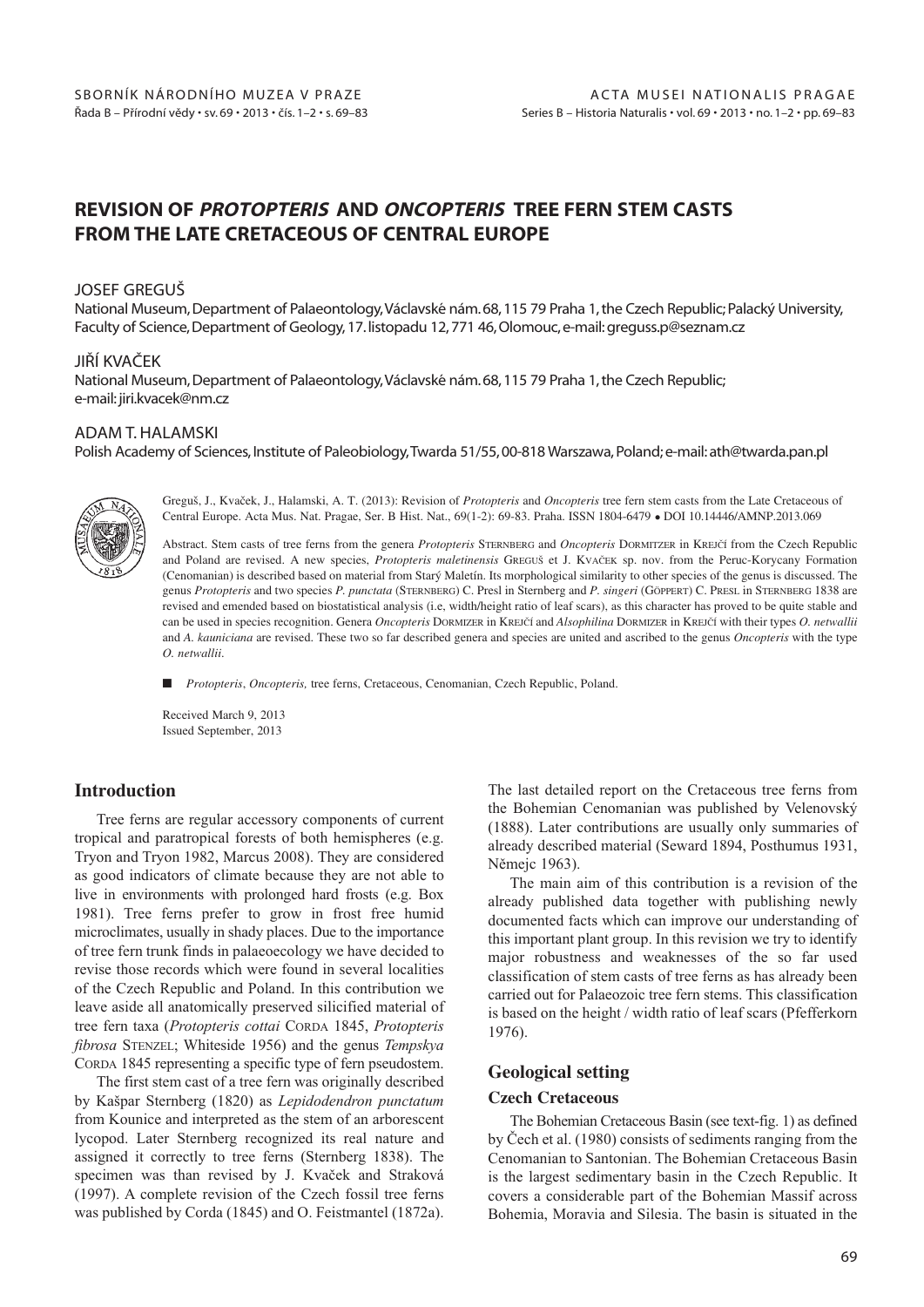

**Text-fig. 1. Geological setting and location of the fossil sites mentioned in this paper. Grey area indicates Cretaceous Basins.** 

northern part of the Czech Republic and extends in its marginal parts to Poland and Germany. The basin border is mostly erosional, a smaller part tectonical. The base of the basin is formed by Palaeozoic and pre-Palaeozoic bedrock (Herčík et al*.* 1999). The basin infill consists of 200–400 m of Cretaceous sediments. A maximum thickness of 1100 m in the basin was recorded in its eastern section near Děčín (Valečka 1979). The most-basal part of the basin infill is formed by the Cenomanian transgressional set of diachronic sedimentary bodies assigned to the Peruc Korycany Formation. The sedimentary succession of the Peruc – Korycany Formation is usually as follows: The lower units typically include fluvial pebbly sands, conglomerates and sandstones with interbeds of mudstones. The unit above consists of mudstones rich in pyrite concretions. This unit is a product of marginal marine and brackish sedimentation in back swamps and in supratidal marshes. Another unit above is represented by cross-bedded sandstones, mudstones and laminites, products of sedimentation on a tidal flat crossed by meandering tidal creeks. The final unit of the formation consists of sandstones containing marine fauna and occasionally preserved stems of tree ferns and poorly preserved leaf impressions (Uličný et al. 1997). Detailed biostratigraphical studies based on pollen spectra date the Peruc – Korycany Formation to the upper part of the middle Cenomanian (Pacltová 1977).

### **Polish Cretaceous**

The described specimens occur in a single geological unit, the North Sudetic Basin (see text-fig. 1). The Cretaceous succession within this small syncline ranges from the middle Cenomanian to the middle Santonian (Walaszczyk in Voigt et al. 2008) and represents marine sediments deposited in a strait between the West Sudetic and the East Sudetic Islands (Milewicz 1997). The Late Cretaceous sediments (total thickness estimations vary between 565 and 1350 m, Śliwiński et al. 2003) are composed of marls, limestones, and sandstones: the predominantly marly Rakowice Wielkie Formation (Cenomanian to Coniacian) contains four major sandstone intercalations: the Wilków Member (upper Cenomanian), the Chmielno Member (lower Turonian), the Dobra Member (upper Turonian), and the Żerkowice Member (lower Coniacian). The overlying Czerna Formation (lower Santonian) also contains sandstone intercalations (all lithostratigraphic data after Milewicz 1997). Exact data for the stratigraphic position of tree fern stems preserved as sandstone casts, coming from old collections and labelled with village names, are not available and can be determined only hypothetically.

## **Material**

The studied specimens are generally preserved as stem casts in sandstones. Typically nothing is known about the original sedimentological settings from where the specimens come from. They were collected in times when blocks of sandstone were excavated by hand in small quarries. The specimens are therefore all historical specimens accumulated over time in various museum collections. We have studied specimens housed in the National Museum Prague (NMP), Charles University, Faculty of Science, Prague (CUFS), Masaryk University, Faculty of Science (MUFS, UGV), Naturhistorisches Museum Wien (NHMW), Geologische Bundesanstalt Wien (GBA), (MUT), Muzeum Geologiczne Uniwersytetu Wrocławskiego (MGUWr), Museum für Mineralogie und Geologie in Dresden (MMG).

No more exact details are known about the original localities than those preserved on the labels which usually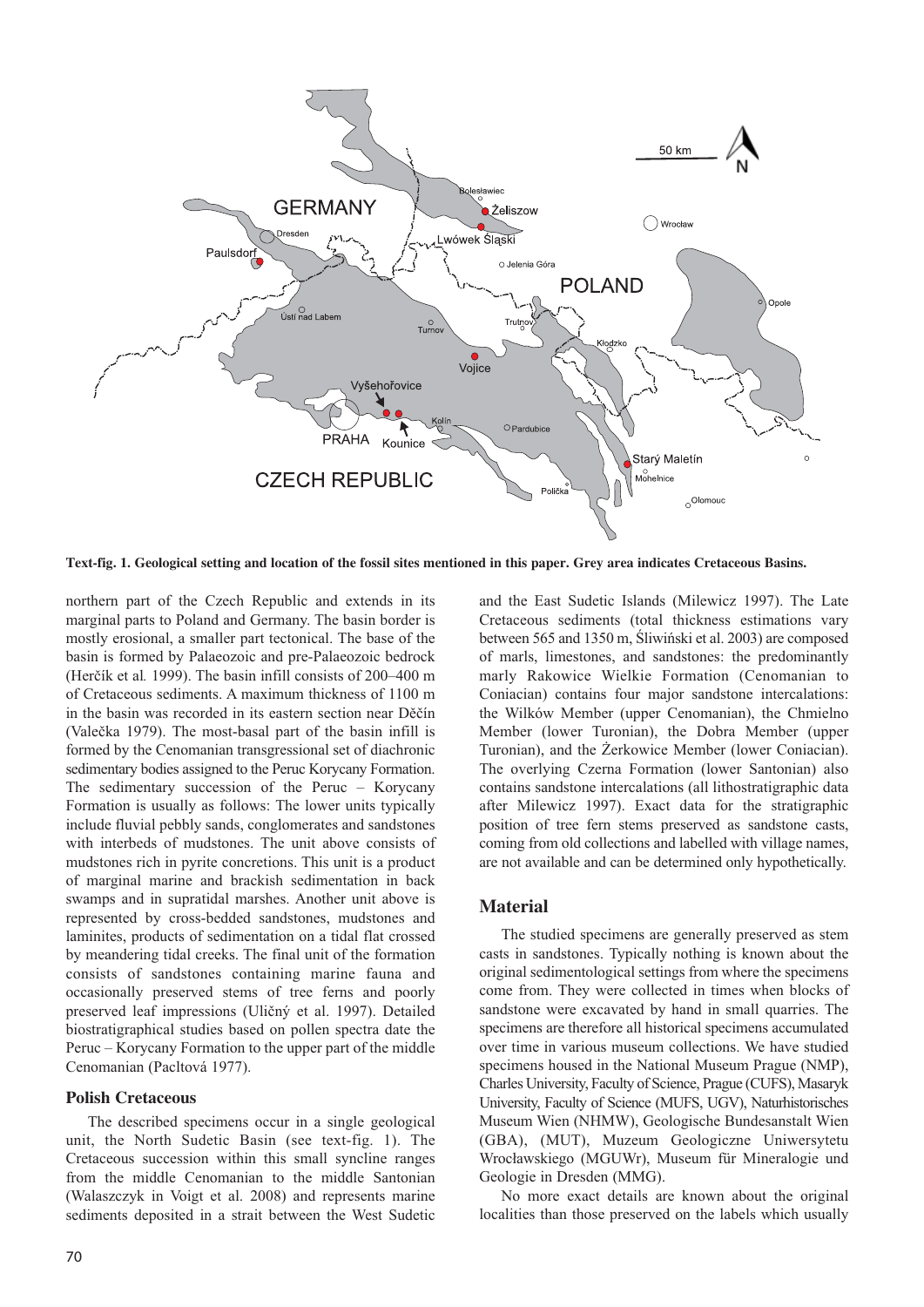bear names of the closest villages only. Original names of quarries are generally unknown and we can only estimate where these historical quarries were situated from geological, geomorphological and geographical information.

#### **Kounice**

The quarries near Kounice were situated 1 km to the south-east and also north-west from the village of Kounice, 4 km north of Český Brod (Zelenka et al. 2000). The best known site in Kounice is the quarry "Na Skále" which is listed on the website of the Geological Survey – Geological localities (Čoupek et al. 2010).

#### **Vyšehořovice**

The locality of Vyšehořovice is situated 30 km east of Prague, and comprises several sandstone quarries that were a source of palaeobotanical material for nearly one century. All the quarries there are closed including the largest, Stupecký Quarry, which is listed as a Natural monument (e.g. Čoupek et al. 2010).

#### **Vojice**

Sandstone quarries in Vojice have been known since the 18th century. High quality sandstone known as Hořice Sandstone was used for sculptures and numerous historical buildings in the country. It was exploited particularly during the 19th and early 20th centuries (Rybařík 2007). The largest among them is Panský Quarry which took over smaller quarries in the area. It is the only one still mined, but in a modified state.

#### **Starý Maletín**

This locality is situated about 10 km north-east of Moravská Třebová (Šrámek 2003). There are three large and several smaller quarries in the western part of Starý Maletín. The mined sandstone, formerly termed as Maletín Sandstone, is one of the best sculptural and structural stones in the country. It was mined in the registered territory of four villages – Starý Maletín, Studená Loučka, Svojanov and Prklišov on the easternmost edge of the Bohemian Cretaceous Basin. The largest and best preserved is Kubíček Quarry. Regular mining took place there in the 16<sup>th</sup> century, reaching its peak in the  $17<sup>th</sup>$  and  $18<sup>th</sup>$  centuries. Regular mining ended there in the first half of the 20<sup>th</sup> century (Morávek 1994). The last profitable excavation was carried out at the end of the 20<sup>th</sup> century for construction of the Arion Fountain in Olomouc, which was completed in September 2002. Sandstone from this quarry is well known throughout the whole country, particularly in Moravia and Silesia. Many historical buildings have been built from this sandstone, for example, the famous Holy Trinity Column in Olomouc which is a UNESCO landmark.

### **Żeliszow**

Żeliszów (Giersdorf) is a village situated in the valley of the Żeliszowski Potok River, an affluent of the Bóbr River. Santonian sandstones crop out in the village itself. Coniacian sandstones occur less than 1 km east of the village. Turonian sandstone was quarried 2.5 km east of Żeliszów, about midway between this village and Raciborowice (Baraniecki et al. 1955). A Santonian age is less probable for the strata containing *Protopteris* (P. Raczyński, pers.

comm. 2013), so that the specimen labelled 'Giersdorf' probably comes from either Coniacian or Turonian strata. Cretaceous sediments from surroundings of Żeliszow were mined in the 19<sup>th</sup> and early 20<sup>th</sup> centuries as "Giersdorfer weisse Sandstein" (Scupin 1907).

#### **Lwówek Śląski**

Lwówek Śląski (Löwenberg in Schlesien) is a town situated on the Bóbr River. Turonian strata crop out in the immediate proximity of the town (Milewicz 1956). Cenomanian deposits crop out ca. 1 km south and ca. 2 km north from the town. However, organic remains are quite rare in those strata (Milewicz 1964). The most probable age of the specimen labelled 'Löwenberg' is therefore Turonian. Nonetheless, given that Lwówek Śląski is one of the oldest towns in Silesia, it cannot be excluded that the geographic reference is to be taken in a broader sense and in this case Coniacian deposits cropping out ca. 5 km NW from the town must also be taken into account.

#### **Methods**

Stem casts were observed and measured using a stereo microscope, Olympus SZX 12, and digital microscope, Keyence. Specimens were photographed using a Canon EOS-50D with macro-lens objective and Panasonic DMC-FS10. Images were adjusted in Adobe Photoshop CS5, version 12.0, software and plates were compiled in Adobe Illustrator CS5, version 15.0.0 and CorelDRAW X5, version 15.2.0.686.

### **Systematic palaeontology**

## Class: **Polypodiopdsida CRONQUIST, TAKHTAJAN et ZIMMERMAN 1966**

#### Order: **Cyatheales A.B. FRANK in LEUNIS 1877**

Higher systematics used in this paper follows the classification system published in The Catalogue of Life (Roskov et al. 2013) and The Tree of Life (Pryer et al. 2009).

#### Genus *Protopteris* **STERNBERG 1838**

Type: *Lepidodendron punctatum* STERNBERG 1820, p. 20, 23, pl. 4, fig. 1 ≡ *Protopteris punctata* (STERNBERG) C. PRESL in STERNBERG 1838, p. 170, pl. 65, figs 1-3.

Emended diagnosis. Stem casts with leaf scars helically arranged, each leaf scar bearing one horseshoe shaped continuous scar of vascular bundle.

Discussion. The genus *Protopteris* is defined from mostly Mesozoic tree fern taxa. It differs from the genus *Protocyathea* O. FEISTMANTEL 1877 in having one continuous vascular bundle scar. Leaf scars of the genus *Protocyathea* bear vascular bundles forming several small irregular pits resembling leaf scars of the extant genus *Cyathea* J.E. SMITH 1793.

The genus *Protopteris* differs from *Oncopteris* in having leaf scars helically arranged. The genus *Oncopteris* has leaf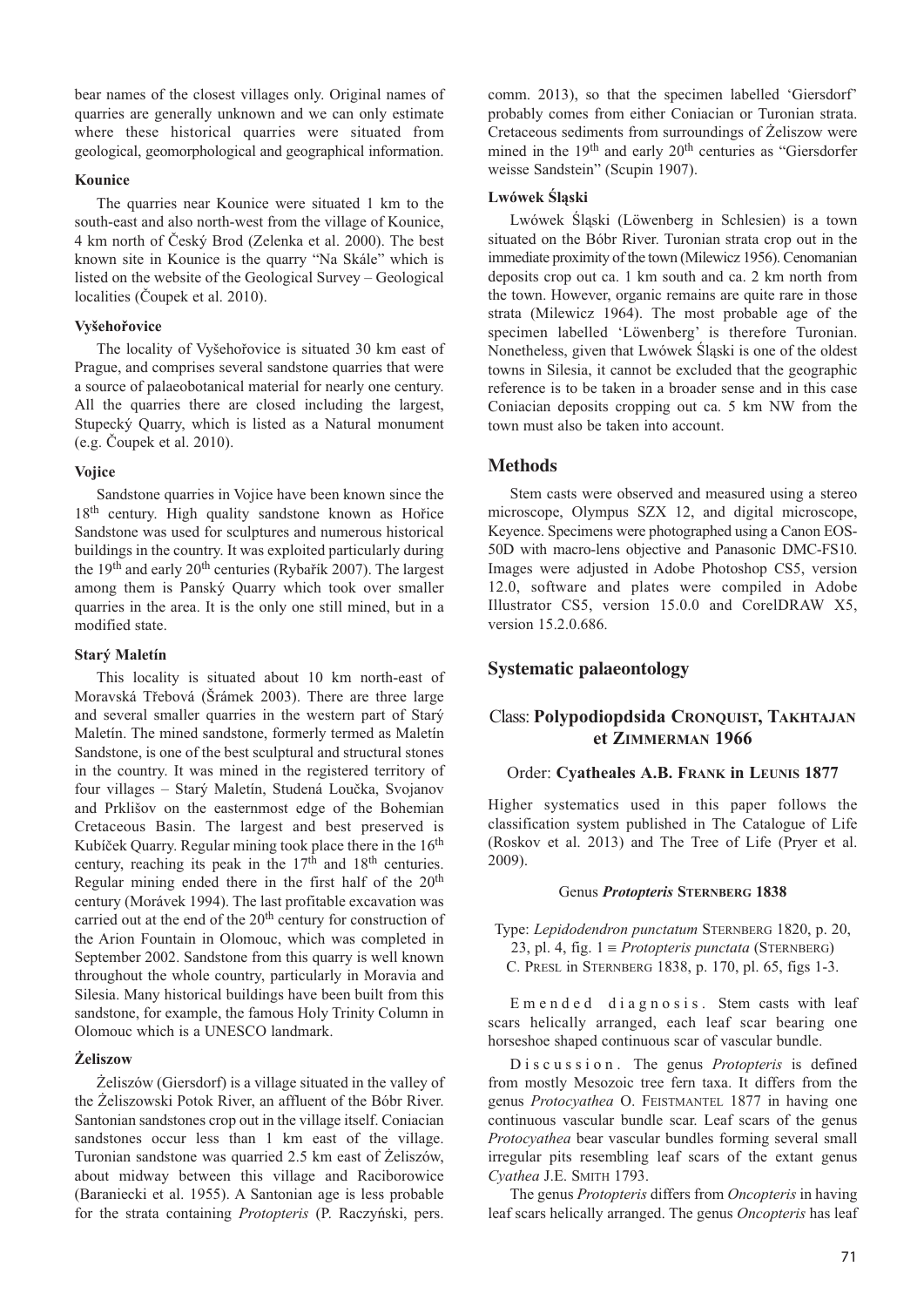scars in longitudinal rows having two scars of vascular bundles. However, vascular bundles are not very reliable characters as already pointed out by Schenk (1871), because their shape and number can vary considerably (Pfefferkorn 1976). *Protopteris* differs from the Palaeozoic genus *Megaphyton* ARTIS 1825 in having more than two rows of leaf scars on the mature stem. Another Palaeozoic genus *Caulopteris* LINDLEY et HUTTON 1832 also has leaf scars helically arranged as in *Protopteris*, but the scars of *Caulopteris* also form rows, which is not the case in *Protopteris*. Additionally, both of the Palaeozoic genera have much larger leaf scars and vascular bundles than the genera *Oncopteris* and *Protopteris*.

#### *Protopteris punctata* **(STERNBERG) C. PRESL in STERNBERG**

#### Pl. 1, figs 1-8, Pl. 2, fig. 1

Synonymy:

- 1820 *Lepidodendron punctatum* STERNBERG 1820, p. 20, 23, pl. 4, fig. 1
- 1822 *Filicites punctatus* (STERNBERG) MARTIUS, p. 130
- 1828 *Sigillaria punctata* (STERNBERG) BRONGNIART, p. 64.
- 1836 *Caulopteris punctata* (STERNBERG) GÖPPERT, p. 449
- 1838 *Protopteris punctata* (STERNBERG) C. PRESL in STERNBERG, vol. II, 7/8: 170, pl. 65, figs 1-3
- 1880 *Protopteris punctata* (STERNBERG) C. PRESL in STERNBERG, Hosius et von der Marck, p. 205, pl. 43, fig. 185
- 1882 *Dicksonia punctata* (STERNBERG) HEER, p. 24, pl. 47
- 1888 *Dicksonia punctata* (STERNBERG) HEER, Velenovský, p. 20, pl. 5, figs 2-4
- 1963 *Protopteris punctata* (STERNBERG) C. PRESL in STERNBERG, Němejc, p. 448, pl. 55, figs 2-3
- 1871-75*Protopteris punctata* (STERBERG) C. PRESL in STERNBERG, Geinitz, p. 304, pl. 67, fig. 1
- 1845 *Protopteris sternbergii* CORDA, p. 77, pl. 48, fig. 1, nom. illegit.
- 1872a *Protopteris sternbergii* CORDA, O. Feistmantel, p. 26, pl. 2, figs 5, nom. illegit.
- 1872b *Protopteris sternbergii* CORDA, O. Feistmantel, p. 214, nom. illegit.
- 1866 *Protopteris debeyi* SCHLÜTTER, p. 68
- ?1896 *Protopteris wohlgemuthii* FLICHE, p. 21, pl. 1, fig. 2

H o l o t y p e : NMP F1471, coll. National Museum, Prague (pl. 1, figs 1, 4).

Type Locality: Kounice.

Type horizon: Peruc-Korycany Formation, Cenomanian, Late Cretaceous.

Material studied: NMP F212, F213, F214, F1461, F1473, F1474, F1477, F1480, F1492, F2094, F2101, F2128, F3677, F3678, F3679, F3680, F3681, F3682, F3683, F3684, F3685, F3686, F3687, F3688, F3689, F3690, F3691, F3692, F3693, F3694, F3695, F3696, F3697, F3698, F3699, F3700, F3701, F3702, F3703, F3704, F3705, F3706, F3707, F3708, F3709, F3710, F3711, F3712, F3713, F3714, F3715, F3716, F3721, F3722, F3720; MGUWr 7398.p; MMG PB SaK 13.

Occurrence: Kounice, Vyšehořovice, Vojice, Paulsdorf in Dippoldiswalde, Germany (Cenomanian); Lwówek Śląski, Poland (Turonian-Coniacian).

Emended diagnosis. Stem covered by helically arranged leaf scars; each leaf scar flat, slightly sunken basally into the stem surface. Scar of vascular bundle leaving horseshoe shaped mark. Scars of aerial roots situated directly under each leaf scar leaving several small spherical pits, forming a U-shaped line. Height / width ratio of leaf scars 0.8-1.7; height / width ratio of vascular bundle scars (0.7) 1.0-1.3 (1.5). Stems rarely covered by aerial roots.

Description. The holotype (NMP F1471) described by Sternberg represents part of the stem preserved as a cast showing helically arranged leaf scars (pl. 1, fig. 1). This part of the stem is 130 mm wide, 180 mm tall. The flat or slightly sunken helically arranged leaf scars are oval to spherical in shape. The leaf scars are typically 15 mm wide and 18 mm high (pl. 1, fig. 4). Their density is 20 per 1 dm<sup>2</sup>. Each leaf scar contains one scar of vascular bundle resembling a horseshoe. The vascular bundles are 8–11 mm wide and 11–12 mm high. Under the leaf scar there are 5–9 small root scars are seen under the leaf scar. A large tube-like cavity runs through the whole stem, it is 18×30 mm in cross section. Stem casts are usually flattened ranging from  $30 \times 55$  mm to  $103 \times 165$  mm in cross section. They are covered by leaf scars of various shapes and sizes showing traces of vascular bundles. The specimens NMP F2128 (pl. 1, fig. 2), F3720 from Vojice and Vyšehořovice (NMP F 3694, F3680) show extremely small leaf scars. In shape they are almost circular, up to 8 mm in diameter and a density of about 40 per 1 dm<sup>2</sup>. The specimens NMP F1474 and F3688 show large leaf scars reaching 23×28 mm. The height / width ratio of leaf scars varies from 0.9 to 1.4 exceptionally 1.6. The height / width ratio of vascular bundle scars varies even more, from 1.0 to 1.3, exceptionally from 0.7 to 1.4. The mean height / width ratio of leaf scars of all studied specimens is 1.2 (text-fig. 2, tab. 1), the mean height / width ratio of vascular bundle scars is 1.2. The specimen NMP F3702 (pl. 1 fig. 8) shows two types of cortical tissue. The lower type shows rather elongate diamond shaped scars (size 10×40 mm) which are a product of decorticating of the cortex running above which shows a standard pattern of leaf scars (compare pl. 1, fig. 4). The specimen NMP F3692 shows a standard pattern of leaf scars, which is covered by a third type of cortical tissue forming bulging shapes (pl. 1, figs 5, 6). The specimens NMP F1477, F1480, F3677 and F3679 show the remains of aerial roots which originally overgrew the leaf scars and formed a several centimetres thick mantel (pl. 1, fig. 9). The specimen MGUWr 7398.p from the Wroclaw University Museum (pl. 2, fig. 1) is particularly illustrative this way. Some specimens from the Kounice locality (NMP F1471), Vojice (NMP F3720) and Vyšehořovice (NMP F3711) show the internal tube-like cavity running through the whole stem cast, as is documented in the holotype. The cavity is oval in cross-section; it is sometimes visible only from one side.

 $D$  i s c u s s i o n. In addition to the type species *Protopteris punctata,* three more species of the genus *Protopteris* were described from Central Europe. Göppert (1836) described *Protopteris singeri* (GÖPPERT) C. PRESL in STERNBERG from the Cretaceous of Poland and Engelhardt (1881) described *Protopteris laubei* (ENGELHARDT) STENZEL from the late Eocene of Staré Sedlo (Knobloch et al. 1996). Additionally *Protopteris witteana* SCHENK 1871 was described from the Lower Creataceous of Germany, from the vicinity of Hannover and *P. wohlgemuthii* FLICHE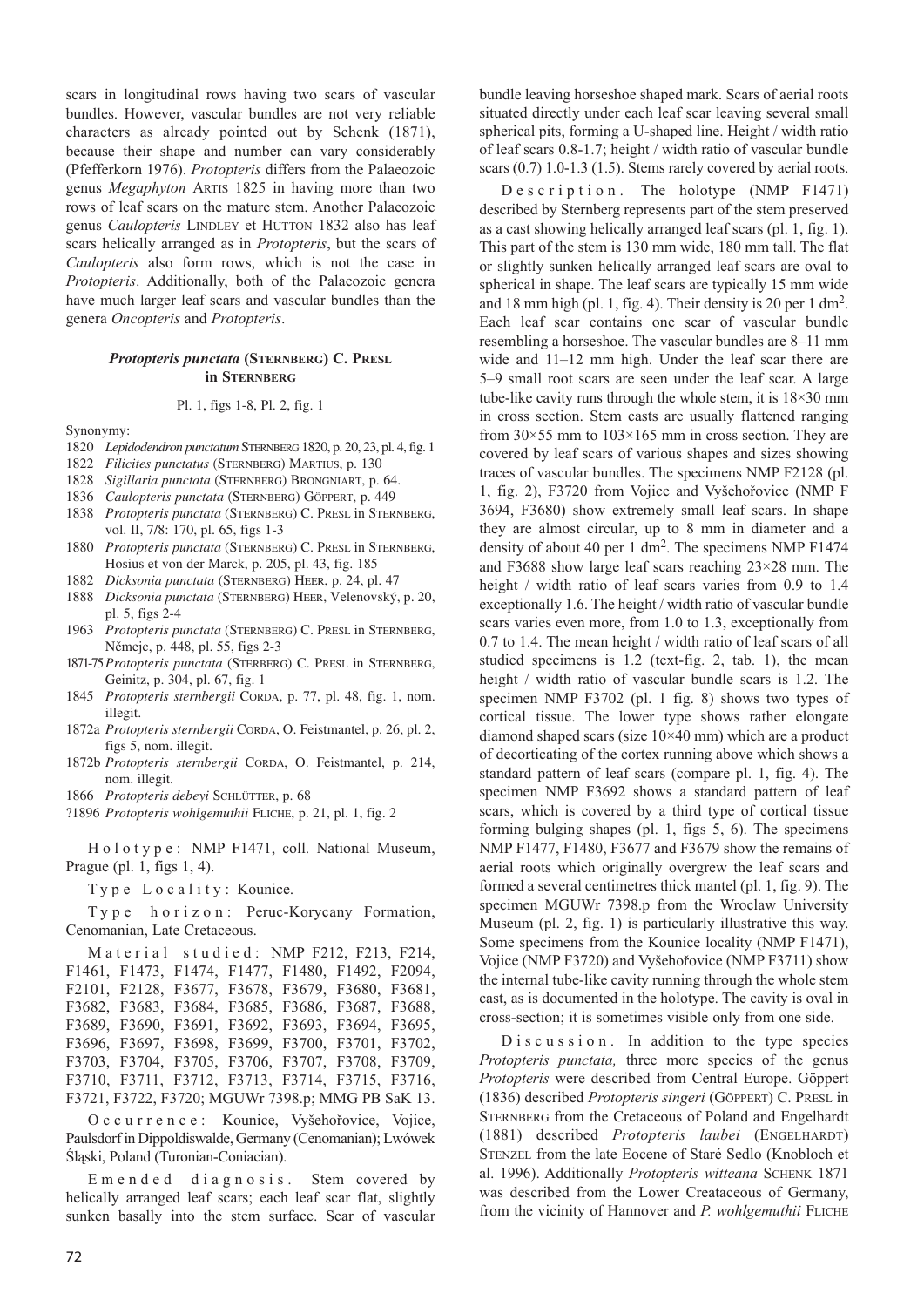1896 from the Lower Cretaceous of Argone. In the present paper, a newly described species *P. maletinensis* GREGUŠ et J. KVAČEK sp. nov. has been added.

*P. laubei*, *P. maletinensis* and *P. witteana* differ from *P. punctata* in having large bulgy leaf cushions. *P. laubei* and *P. maletinensis* also differ in the mean height / width ratio of leaf scars (see text-fig. 2 and tab. 1). *P. laubei, P. maletinensis* and *P. singeri* have a lower height / width ratio of leaf scars (0.4–1.0) than *P. punctata* (0.8–1.7). Stems of *P. singeri* show leaf scars less densely arranged, typically with a between scar distance as wide as the leaf scar. *P. wohlgemuthii* FLICHE shows leaf scars closely packed with a similar height / width ratio representing probably *P. punctata.*

The size of leaf scars in *P. punctata* is variable probably depending on the position on the stem and the diameter of the stem. Older stems show scars distributed less densely with broader inter-scar areas. However, the areas never exceed half the width of the leaf scar.

#### *Protopteris singeri* **(GÖPPERT) C. PRESL in STERNBERG**

#### Pl. 2, figs 2-5

Synonymy:

- 1836 *Caulopteris singeri* GÖPPERT, p. 449, pl. 41, figs 1, 2
- 1838 *Protopteris singeri* (GÖPPERT) C. PRESL in STERNBERG, vol. II, 7/8: p. 171, pl. 65, figs 7-10
- 1841 *Protopteris singeri* (GÖPPERT) C. PRESL in STERNBERG, Göppert, p. 119, pl. 53, figs 1, 2
- 1845 *Protopteris singeri* (GÖPPERT) C. PRESL in STERNBERG, Corda, p. 78, pl. 48, fig. 2

1872a *Protopteris singeri* (GÖPPERT) C. PRESL in STERNBERG, O. Feistmantel, p. 27, pl. 2, fig. 6

1872b *Protopteris singeri* (GÖPPERT) C. PRESL in STERNBERG, O. Feistmantel, p. 212

Holotype: MGUWr 2885b.p, coll. Muzeum Geologiczne Uniwersytetu Wrocławskiego, Wrocław (pl. 2, figs 2, 5).

Type locality: Żeliszów (Giersdorf), Poland.

Type horizon: Turonian-Coniacian, Late Cretaceous.

Material studied: MGUWr 2885a.p.

Occurrence: only the type locality.

Emended diagnosis. Stem covered by helically arranged leaf scars. Each leaf scar includes one vascular bundle leaving a horseshoe shaped scar. Leaf scars occurring at some considerable distance from each other. Height / width ratio of leaf scars 0.6–0.9; height / width ratio of vascular bundle scars 0.5–0.8.

Description. The holotype (MGUWr 2885b.p) is a fragment of a stem cast consisting of two parts glued together (pl. 2, fig. 2). The fragment of the stem is 56 mm wide, and 128 mm high, showing helically arranged leaf scars. The flat leaf scars are oval to spherical in shape. The leaf scars are typically 12 mm wide and 10 mm high (pl. 2, fig. 5). Leaf scars are arranged at a distance equal to the width of a leaf scar; their density is about 30 per 1 dm<sup>2</sup>. Each leaf scar contains one scar of the vascular bundle resembling a horseshoe. Leaf scars are usually slightly sunken into the stem in the apical part and protruding in the basal part, forming a bulging structure but never as



**Text-fig. 2. Plot of height versus height to width ratio of leaf scars of the studied species of** *Protopteris* **and** *Oncopteris***.**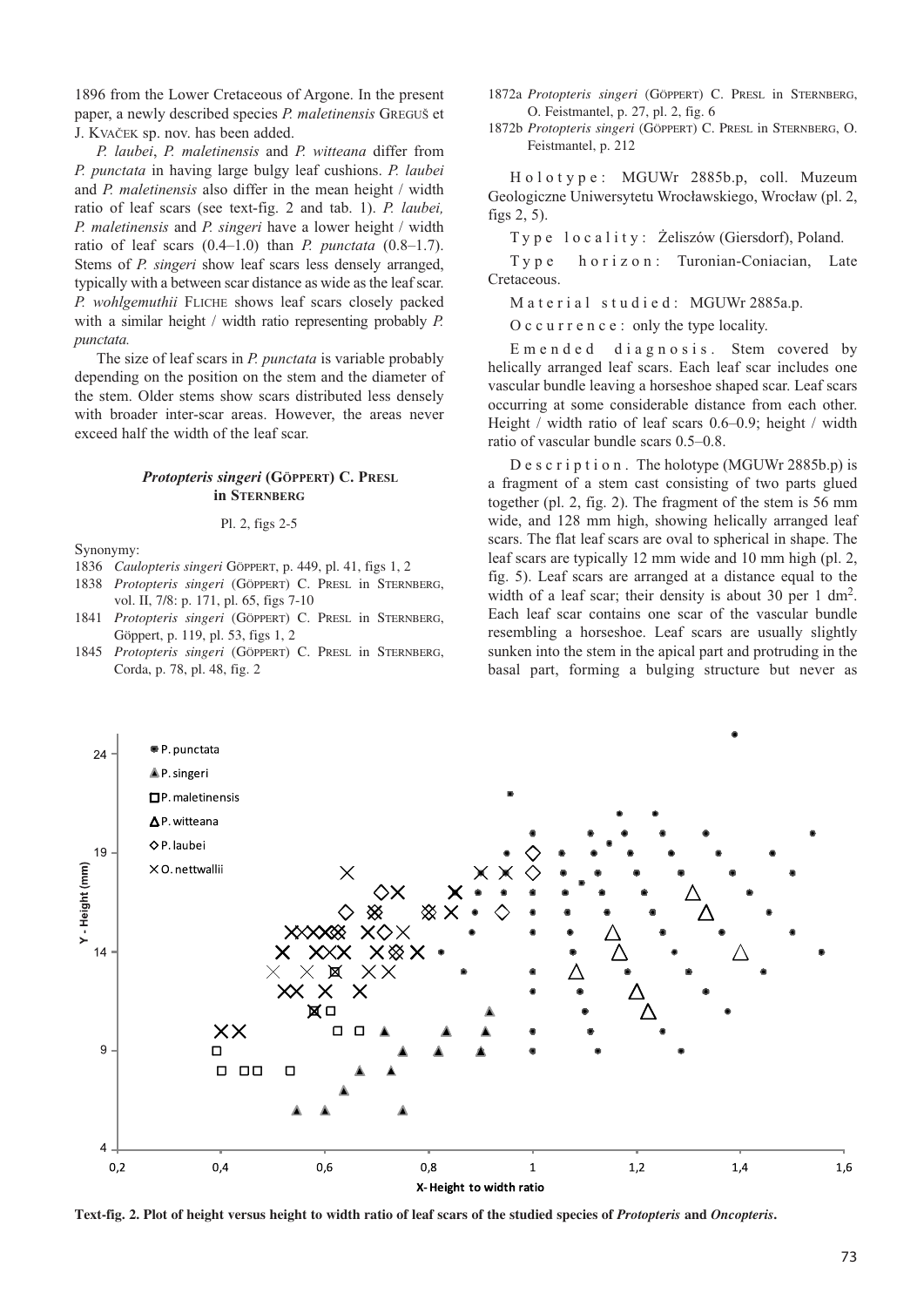developed as in *P. maletinensis*. The vascular bundles are 5–9 mm wide and 4–5 mm high. The second specimen from the collection (MGUWr 2885a.p) shows a fragment of a stem, 49×97 mm (pl. 2, fig. 3). Its leaf scars are on average smaller than in the holotype (11 mm wide and 8 mm high, pl. 2, fig. 4). The vascular bundles are 6–8 mm wide and 3–4 mm high. Under the leaf scar there are up to 15 small scars, the remains of aerial roots.

Discussion. *Protopteris singeri* is similar to *P. punctata* in having similar shaped scars of leaf vascular bundles. However, it differs from *P. punctata* in two major characters: in the height / width ratio and larger distances between leaf scars. *P. singeri* has a height /width ratio usually under 0.9 while *P. punctata* has a higher value ratio (0.8) 0.9–1.7. *P. singeri* differs in having leaf scars sparsely distributed. Stems of *P. singeri* are generally smaller than stems of *P. punctata*. *Protopteris maletinensis*, *P. laubei* and *P. witteana* differ from *P. singeri* in the presence of large bulgy leaf cushions. The occurrence of *P. singeri* in Kounice as reported by Corda (1845) was not confirmed. The specimen mentioned in the text by Corda (1845) was not available for the present study.

#### *Protopteris maletinensis* **GREGUŠ et J. KVAČEK sp. nov.**

#### Pl. 3, figs 1-4

Holotype designated here: NHMW 1878B/0006/7141, coll. Naturhistorisches Museum, Wien (pl. 3, fig. 1-3).

Type locality: Starý Maletín.

Type horizon: Cenomanian, Late Cretaceous.

Etymology: Derived from the name of the type locality – Starý Maletín.

Material studied: UGV S17/2, GBA 2013/019/0001, GBA 2013/019/0002, NMP F3717.

Occurrence: Starý Maletín, Vyšehořovice.

Diagnosis. Stem cast covered by helically arranged leaf cushions bearing leaf scars. Each leaf scar includes one vascular bundle leaving a horseshoe shaped scar. Leaf scars with enlarged appendages forming pouchlike structure. Height / width ratio of leaf scars  $0.4-0.7$ .

Description. The holotype shows a fragmentary stem cast 80 mm wide, 180 mm, with large bulging leaf cushions arranged helically (pl. 3, fig. 1). They are 18–27 mm wide and 32–43 mm high. Each leaf cushion is topped by a leaf scar. The leaf scars are generally poorly preserved; two of them (8–13 mm high, 18–20 mm wide) showing remains of undivided vascular bundles resembling a horseshoe (pl. 3, fig. 2, 3). Scars of aerial roots are preserved as small pits. Width to height ratio of leaf scars is 0.4–0.7. The density of scars is about 10 per 1 dm<sup>2</sup>. Leaf cushions on the holotype show longitudinal grooves below each leaf scar, these structures may be the remains of aerial roots. Other specimens are generally poorly preserved showing helically arranged leaf cushions with leaf scars similar to those in the holotype. Their stems range from 55 mm to 85 mm in diameter. The specimen (UGV S17/2) shows large leaf cushions 14–26 mm wide and 23–45 mm high. The height / width ratio of leaf scars reaches 0.4. Remains of aerial roots

are preserved in this specimen as small pits (pl. 3, fig. 4). The specimen from Vyšehořovice (NMP F3717) displays leaf cushions 21–25 mm wide and 36–43 mm high. The height / width ratio of leaf scars is up to 0.6. Remains of aerial roots are also preserved in this specimen as small pits.

Discussion. *Protopteris maletinensis* differs from *P. punctata* and *P. singeri* in having pouch like leaf cushions. *Protopteris laubei* (ENGELHARDT) STENZEL from the Late Eocene of Staré Sedlo (Engelhardt 1881, Knobloch et al. 1996) is very similar to *P. maletinensis*, particularly in having pouch-like cushions arranged helically on the stem. The size of leaf cushions in both species is similar even regarding the width of leaf scars. They differ only in the height of the leaf scars which is 8–13 mm for *P. maletinensis* and 14–19 mm for *P. laubei.* This height difference affects their average height / width ratio, which is 0.5 for *P. maletinensis* and 0.8 for *P. laubei* (tab. 1)*. P. laubei* differs from *P. maletinensis* also in having leaf scars protruding from the stem and with wider gaps between them. However, more distant leaf scars may reflect only greater physiological age, so it is not a conclusive feature. The basal parts of each leaf scar in *P. laubei* show a sharply undulating vascular bundle scar, which is lacking in *P. maletinensis*. Additionally, they differ remarkably in geological age; *P. laubei* comes from the Late Eocene whereas *P. maletinensis* is known from the Cenomanian.

Another similar species is represented by *Protopteris witteana* SCHENK from the Lower Cretaceous of Germany (Schenk 1871). It consists of a fragment of a stem cast (50 mm wide, 190 mm tall) also with bulging leaf cushions arranged helically (pl. 3, figs 5, 6). The leaf cushions are much smaller than in *P. maletinensis*; their size being 12–15  $\times$ 17–24 mm. Between leaf cushions there are 5–7 mm wide gaps. Each leaf cushion is topped by the leaf scar with a relatively well preserved vascular bundle resembling a horseshoe (pl. 3, fig. 6). Leaf scars of *P. witteana* in comparison to *P. maletinensis* are higher than they are wide, their mean height / width ratio (1.2) is the same as in *P. punctata*. The density of scars is about 24 per 1 dm2. These scars are arranged in the same plane as the surface of the stem cast while *P. maletinensis* exhibits leaf scars orientated almost perpendicular to the surface of the stem. *P. witteana,* in comparison to *P. maletinensis*, does not show longitudinal grooves below each leaf scar.

#### Genus *Oncopteris* **DORMITZER in KREJČÍ 1853**

Synonymy:

*Alsophilina* DORMITZER in KREJČÍ 1853, p. 28, pl. 1

Type: *Oncopteris nettwallii* DORMITZER in KREJČÍ 1853, p. 28, pl. 2

Emended diagnosis. Stem casts with leaf cushions arranged in longitudinal rows; each leaf cushion bearing one leaf scar of vascular bundle divided into two parts.

Discussion. The genus *Oncopteris* is defined from fossil stem casts which show leaf cushions in longitudinal rows. The genus *Alsophilina* was established by Dormitzer in Krejčí (1853) at the same time as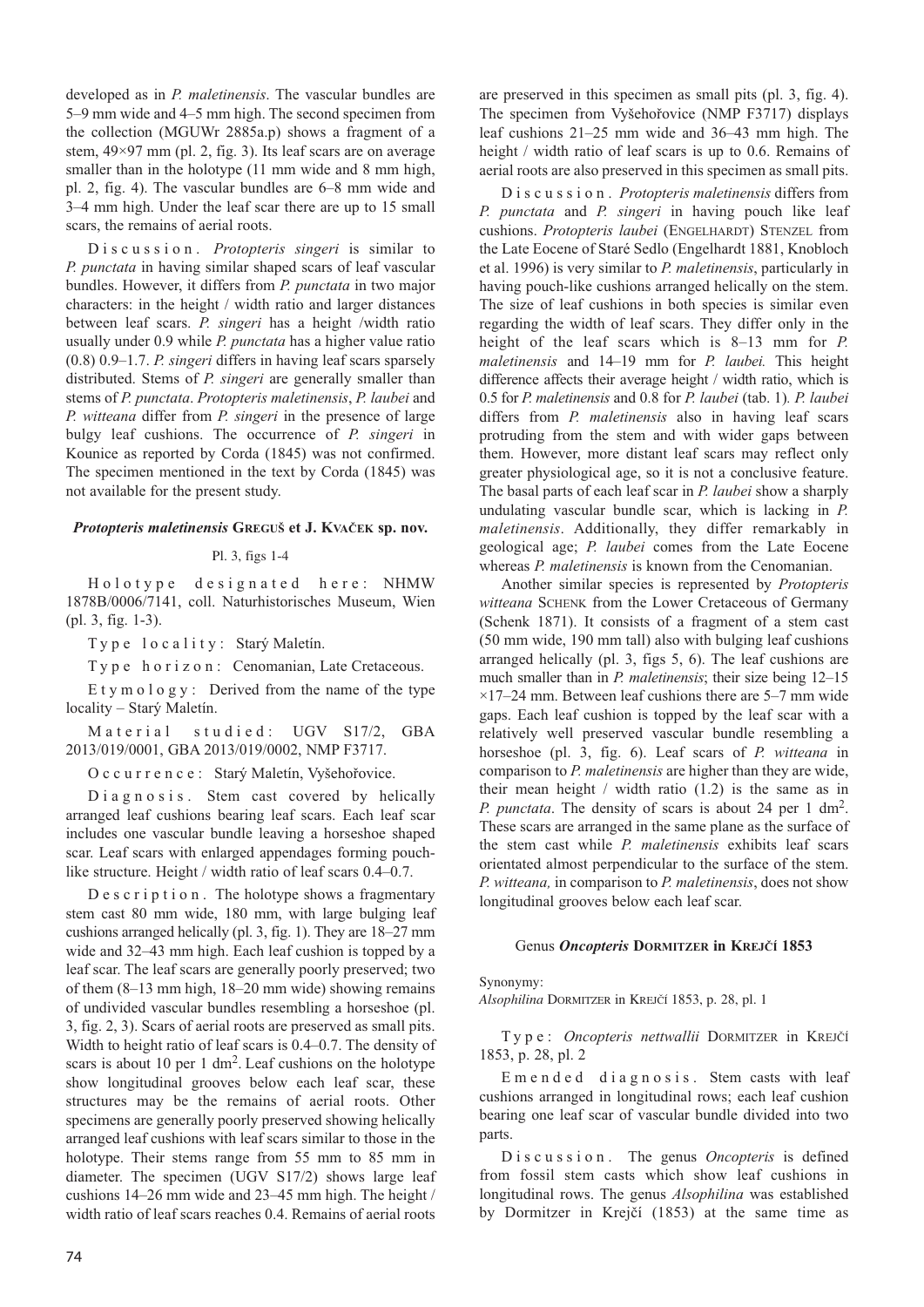*Oncopteris*. Both genera show the same key diagnostic character – leaf scars in lines. They differ in the shape of the leaf cushions; *Alsophilina* having hexagonal leaf cushions, while *Oncopteris* has circular. As already pointed out by Velenovský (1888), the shape of leaf cushions is a secondary character, particularly because the shape of leaf cushions in the genus *Oncopteris* varies considerably, while the shape of the leaf scars is stable.

Regarding the key character – having leaf scars in lines, the genus *Oncopteris* differs from the genus *Protopteris.* The in-line arrangement of leaf scars is typical for Palaeozoic stems of the genus *Megaphyton* (compare Pfefferkorn 1976). *Megaphyton* differs from *Oncopteris* in having much larger leaf scars. They are arranged in two longitudinal rows, one on each side of the stem.

#### *Oncopteris nettwallii* **DORMITZER in KREJČÍ**

#### Pl. 4, figs 1-7.

Synonymy:

- 1853 *Oncopteris nettwallii* DORMITZER in KREJČÍ, p. 28, pl. 2
- 1872a *Oncopteris nettwallii* DORMITZER in KREJČÍ, O. Feistmantel, p. 28, pl. 2, figs 3
- 1872b *Oncopteris nettwallii* DORMITZER in KREJČÍ, O. Feistmantel, p. 212
- 1888 *Oncopteris nettwallii* DORMITZER in KREJČÍ, Velenovský, p. 23, pl. 5, figs 6
- 1853 *Alsophilina kauniciana* DORMITZER in KREJČÍ, p. 28, pl. 1
- 1872a *Alsophilina kauniciana* DORMITZER in KREJČÍ, O. Feistmantel, p. 28, pl. 2, figs 4
- 1872b *Alsophilina kauniciana* DORMITZER in KREJČÍ, O. Feistmantel, p. 212 ("*Alsophilina vouniciana*")
- 1874 *Alsophilina kauniciana* DORMITZER in KREJČÍ, O. Feistmantel, p. 270
- 1888 *Oncopteris kauniciana* (DORMITZER in KREJČÍ) VELENOVSKÝ, p. 22, pl. 5, figs 1
- 1873 *Alsophilina westphalenii* STUR, p. 242

H o l o t y p e : NMP F1514, coll. National Museum, Prague (pl. 4, figs 1, 4).

Material studied: NMP F1476, F1479, F1483; two unnumbered specimens from Charles University, Faculty of Science (CUFS).

Type Locality: Kounice.

Type horizon: Peruc-Korycany Formation, Cenomanian, Late Cretaceous.

Occurrence: Only the type locality Kounice.

Emended diagnosis. Stems covered by leaf cushions arranged in longitudinal rows. Leaf cushions oval to elongate hexagonal. Each leaf cushion bearing an oval leaf scar with vascular bundle divided into two parts accompanied by scars of aerial roots arranged in a semicircle.

Description. The holotype described by Dormitzer (NMP F1514) shows a fragmentary stem cast covered with longitudinal rows of leaf cushions (pl. 4, fig. 1). The stem cast is flattened, 100 mm wide, 250 mm tall. The leaf cushions are pouch like, almost spherical with leaf scars in the upper part. Leaf cushions are 26–36 mm wide and 32–36 mm high. The leaf scars are oval to elliptical, 18–28 mm wide and 12–18 mm high. Height / width ratio for leaf scars is 0.5–0.9 and their density is 8 per 1 dm2. The vascular bundle scar is divided into two parts which are heart-shaped (pl. 4, fig. 4), the distance between them is 4 mm on average. The external parts of both vascular bundle scars are 15 mm apart and their height is 5 mm. Scars of aerial roots are situated on the upper part of the leaf scars, near to the vascular bundle, forming a semicircle. Aerial roots on the stem were not observed. The specimen (holotype of *Alsophilina kauniciana,* No. NMP F1515) shows part of a stem with longitudinal rows of leaf cushions (pl. 4, fig. 2). This part of the stem is 300 mm tall, flattened  $-100\times60$  mm. The leaf cushions are in physical contact and they are preserved only on one half of the trunk. In shape they are rounded to elongate hexagonal, narrow at the top and bottom. The leaf cushions are 17–26 mm wide and 21–31 mm high. Leaf scars are elliptical in shape, 18–20 mm wide and  $11-18$  mm high (pl. 4, fig. 5). The height / width ratio of leaf scars varies from 0.6 to 1.0 and the density is about 18 per 1 dm2. Leaf scars of vascular bundles are divided into two parts which are U shaped  $(7\times10$  mm). Aerial root scars are situated in the middle part of the leaf scars and create a semicircular formation. Oblong grooves run through the leaf scars, these could be the remains of aerial roots. Aerial roots on the stem were not observed. The specimens (NMP F1476, F1479, and two specimens from CUFS) (pl. 4, figs 3, 7) display leaf cushions clearly arranged in longitudinal rows separated by gaps of about 14 mm. The distance between leaf cushions within a row is 8–10 mm. The leaf cushions are oval elongated (22–31 mm wide, 32–43 mm high) with oval leaf scars in the upper part (21–26 mm wide, 13–16 mm high). The leaf scar height / width ratio is  $0.6 - 0.7$  and the density on the stem is 7 per 1 dm2. Vascular bundle scars are the same as those from the holotype.

Discussion. The available specimens of *O. nettwallii* show a remarkable arrangement of their leaf cushions. The differences among the described specimens are in size, shape and distance between the leaf cushions. These differences can be caused by different ontogenetic stages. The specimen (NMP F1515) originally described as *A. kauniciana* with elongated hexagonal leaf cushions probably represents physiologically the youngest specimen (pl. 4, fig. 2). The holotype, specimen NMP F1483 and the specimen from Vojice (pl. 4, fig. 7) may represent medium ontogenetic stages. The specimens (NMP F1476, F1479) probably represent the oldest ontogenetic stage (pl. 4, fig. 3).

*Oncopteris nettwallii* and *Alsophilina kauniciana* show a number of similarities, including leaf cushions arranged in longitudinal rows, a similar leaf scar shape and the height / width ratio. They differ only in size, shape and distance between leaf cushions. These features support the idea of joining those two taxa into one as suggested already by Velenovský (1888). *Alsophilina wesphalenii* described by Stur (1873) also shows the same characters. This fact was already confirmed by Feistmantel (1874). *Oncopteris nettwallii* differs from *Protopteris punctata*, *P. singeri* and *P. maletinensis* in having leaf cushions longitudinally arranged and in having typically divided vascular bundles.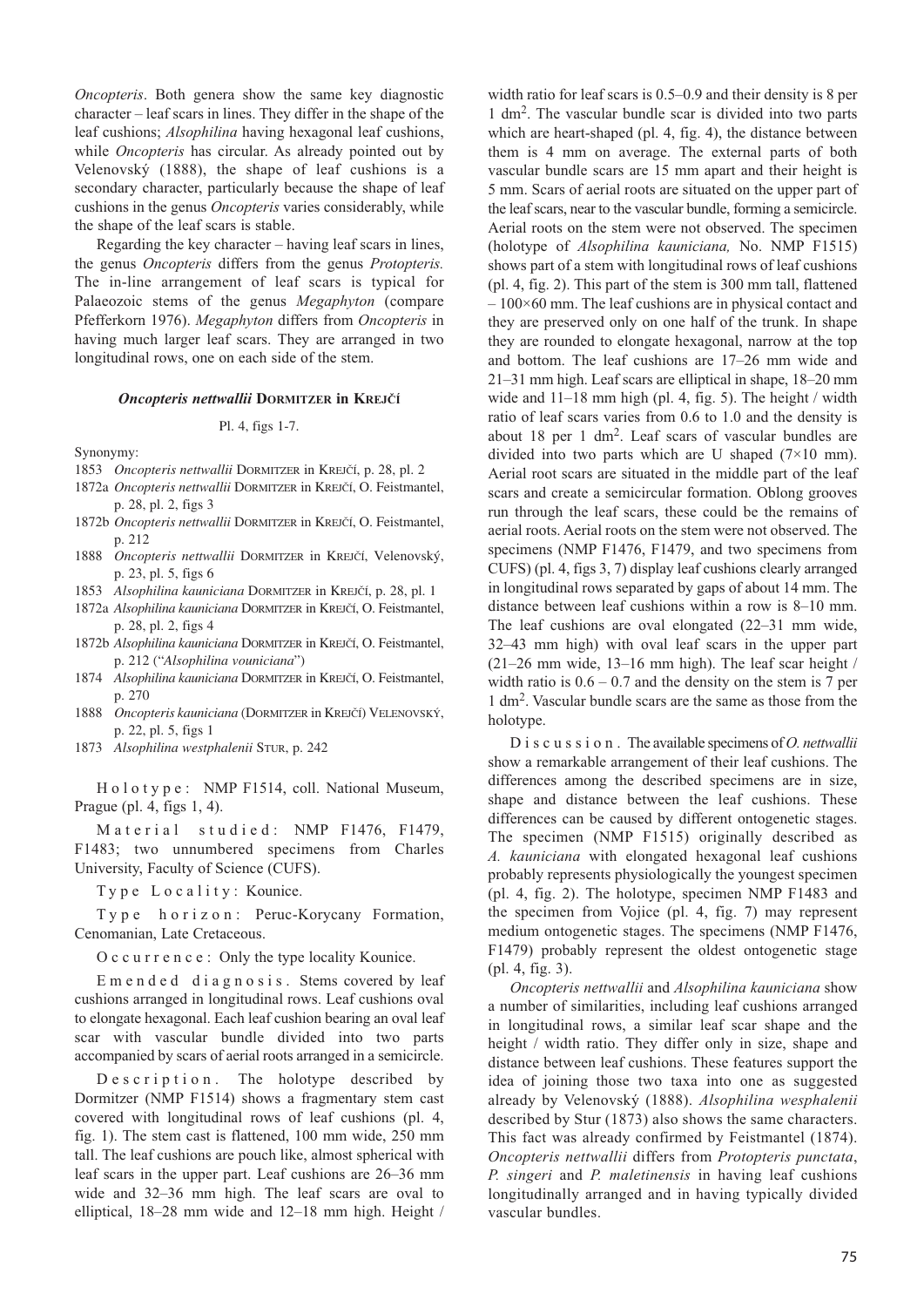|                 |         | <b>LEAF SCARS</b> |        |           | VASCULAR BUNDLE SCARS |        |           | <b>LEAF CUSHIONS</b> |        |           |
|-----------------|---------|-------------------|--------|-----------|-----------------------|--------|-----------|----------------------|--------|-----------|
|                 |         | Width             | Height | Ratio H/W | Width                 | Height | Ratio H/W | Width                | Height | Ratio H/W |
| P. punctata     | average | 1.37              | 1.60   | 1.19      | 0.81                  | 0.94   | 1.18      |                      |        |           |
|                 | minimum | 0.70              | 0.90   | 0.82      | 0.50                  | 0.50   | 0.73      |                      |        |           |
|                 | maximum | 2.30              | 2.80   | 1.67      | 1.20                  | 1.70   | 1.50      |                      |        |           |
| P. singeri      | average | 1.13              | 0.87   | 0.78      | 0.71                  | 0.42   | 0.59      |                      |        |           |
|                 | minimum | 0.80              | 0.60   | 0.55      | 0.50                  | 0.30   | 0.50      |                      |        |           |
|                 | maximum | 1.40              | 1.10   | 0.92      | 0.90                  | 0.50   | 0.83      |                      |        |           |
| P. maletinensis | average | 1.82              | 0.96   | 0.53      |                       |        |           | 2.20                 | 3.56   | 1.63      |
|                 | minimum | 1.50              | 0.80   | 0.39      |                       |        |           | 1.40                 | 2.30   | 1.24      |
|                 | maximum | 2.30              | 1.30   | 0.67      |                       |        |           | 2.70                 | 4.50   | 1.95      |
| P. witteana     | average | 1.14              | 1.40   | 1.23      | 0.93                  | 0.94   | 1.01      | 1.34                 | 2.05   | 1.54      |
|                 | minimum | 0.90              | 1.10   | 1.08      | 0.70                  | 0.60   | 0.86      | 1.20                 | 1.70   | 1.29      |
|                 | maximum | 1.30              | 1.70   | 1.40      | 1.00                  | 1.10   | 1.25      | 1.50                 | 2.40   | 1.92      |
| P. laubei       | average | 2.10              | 1.62   | 0.79      | 1.77                  | 1.40   | 0.80      | 2.58                 | 4.03   | 1.57      |
|                 | minimum | 1.70              | 1.40   | 0.63      | 1.50                  | 1.30   | 0.65      | 2.40                 | 3.90   | 1.44      |
|                 | maximum | 2.50              | 1.90   | 1.00      | 2.00                  | 1.60   | 1.00      | 2.90                 | 4.40   | 1.67      |
| O. nettwallii   | average | 2.23              | 1.43   | 0.65      | 1.35                  | 0.58   | 0.44      | 2.68                 | 3.23   | 1.21      |
|                 | minimum | 1.80              | 1.00   | 0.40      | 1.00                  | 0.40   | 0.27      | 1.70                 | 2.10   | 0.88      |
|                 | maximum | 2.80              | 1.80   | 0.95      | 1.70                  | 0.70   | 0.70      | 3.60                 | 4.30   | 1.50      |

**Table 1. Height to width ratios of leaf scars, vascular bundle scars and leaf cushions for the considered species.** 

## **Conclusions**

As a result of the present investigation of tree fern stem casts from Czech and Polish localities we can state that in the Central European Cretaceous there are three clearly defined species of the genus *Protopteris* – *P. punctata*, *P. singeri* and *P. maletinensis* and one species of the genus *Oncopteris* – *O. netwallii*.

Genera and subsequently species can be distinguished by the distribution of leaf scars on the trunk and their height to width ratio. Genera *Protopteris* and *Oncopteris* differ in the generally different arrangement of leaf scars reflecting the inner structure of their trunks. The genus *Protopteris* has leaf scars arranged helically, while the genus *Oncopteris* has leaf scars in rows.

The described species of *Protopteris* are recognized based on the height / width ratio of leaf scars. This character was suggested by Pfefferkorn (1976) to be fairly stable and suitable for differentiation of tree ferns. *P. punctata* is characterised by having a height / width ratio of 1.2 while *P. singeri* shows a height / width ratio of 0.8. The new species, *Protopteris maletinensis* GREGUŠ et J. KVAČEK sp. nov. has a height / width ratio of 0.5. It differs from *Protopteris punctata, P. singeri* and *P. witt*eana in having pouch like leaf cushions. It shares a number of similar characters with *P. laubei* but it differs in height / width ratio.

## **Acknowledgements**

The authors gratefully acknowledge the help of the museum curators, particularly Andreas Kroh (NHMW),

Irene Zorn (GBA), Nela Doláková (MUFS), Martin Mazuch (CUFS) and Paweł Raczyński (MGUWr). Our warm thanks also go to Zlatko Kvaček and two unknown reviewers for their comments on the manuscript. The study was supported by the Ministry of Culture of the Czech Republic (grant no. DKRVO 2013/05, 00023272).

## **References**

- Artis, C. A. (1820): Antediluvian phytology, illustrated by a collection of the fossil remains of plants, peculiarto the coal formations of Great Britain. – J. Cumberland et al., London, 24 pp.
- Baraniecki, L., Grocholski A., Mydlarski T. (1955): Szczegółowa Mapa Geologiczna Sudetów 1:25000, arkusz M 33 – 32 Ad Iwiny. – Instytut Geologiczny, Warszawa.
- [Box, E. O. \(1981\): Macroclimate and Plant Forms: An Introduction](http://dx.doi.org/10.1007/978-94-009-8680-0) to Predictive Modeling in Phytogeography. – Junk, The Hague, 258 pp.
- Brongniart, A. T. (1828): Prodrome d'une histoire des végétaux fossiles. – F.G. Levrault, Paris, 223 pp.
- Corda, A. J. (1845): Beiträge zur Flora der Vorwelt. J. G. Calve`sche Buchhandlung, Prag, 128 pp.
- [Cronquist, A., Takhtajan, A. L., Zimmermann, W. \(1966\): On the](http://dx.doi.org/10.2307/1217531) higher taxa of Embryobionta. – Taxon, 15: 129–134.
- Čech, S., Klein, V., Kříž, J., Valečka, J. (1980): Revision of the Upper Cretaceous stratigraphy of the Bohemian Cretaceous Basin. – Věstník Ústředního Ústavu geologického, 55(5): 277–296.
- Čoupek, P., Gürtlerová, P., Neubertová, H., Paleček, M., Skarková, H., Svítil, R. (2010): Významné geologické lokality v České republice. – Internetová aplikace. http://lokality.geology.cz.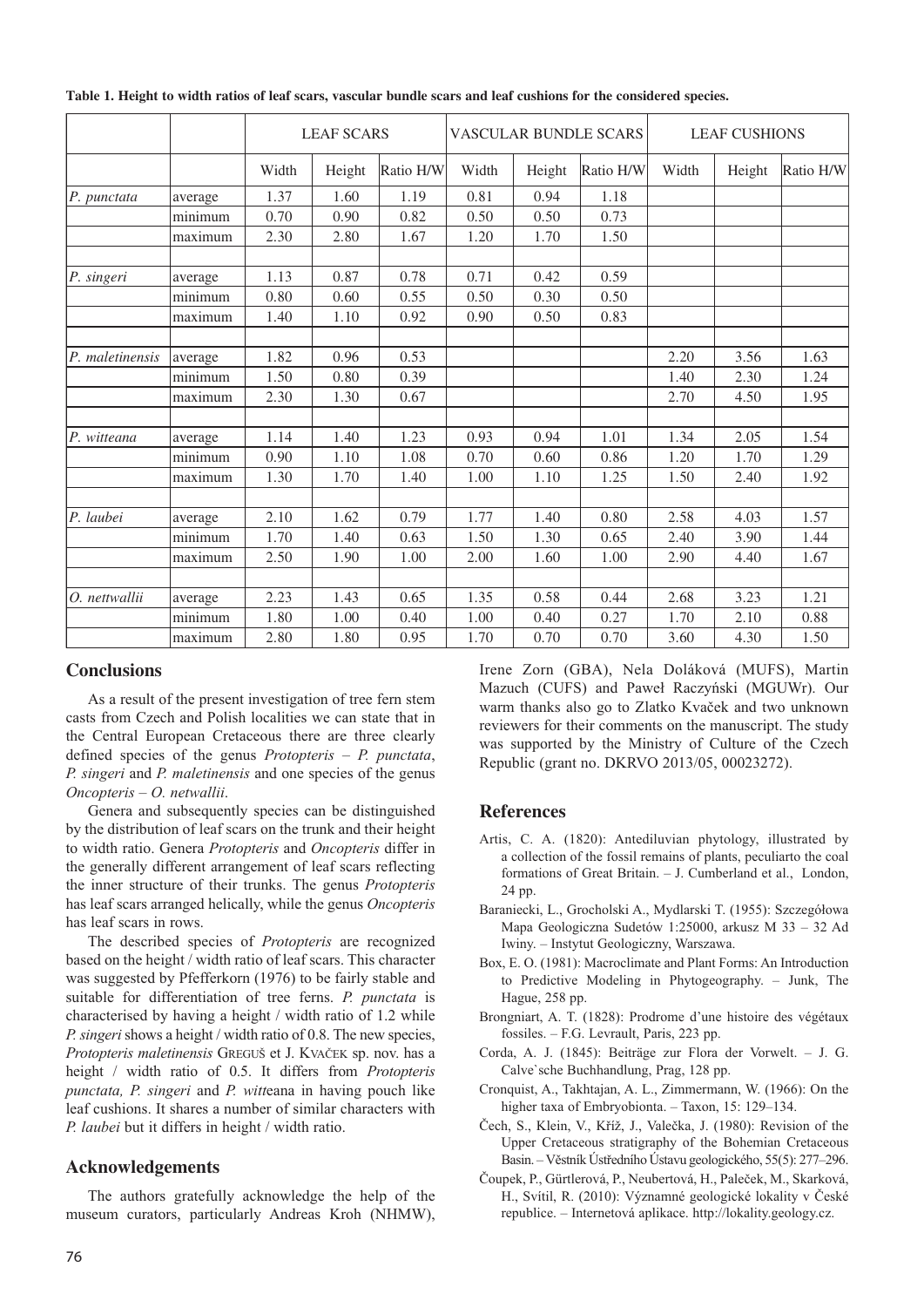- Engelhardt, H. (1881): Über die fossilen Pflanzen des Süsswassersandstein von Grasseth. Ein neuer Beitrag zur Kenntnis der fossilen Pflanzen Böhmens. – Verhandlungen der kaiserlichen leopoldisch-carolinischen Akademie der Naturforscher [Nova acta Academiae Caesareae Leopoldino-Carolinae Naturae Curiosorum], 43(4), 275–324.
- Feistmantel, O. (1872a): Über Baumfarrenreste der böhmischen Steinkohlen-, Perm- & Kreideformation. – Abhandlungen der königliche böhmischen Gesellschaft der Wissenschaften, 4(5):  $1 - 30.$
- Feistmantel, O. (1872b): Über fossile Baumfarrenreste Böhmens. – Verhandlungen der Kaiserliche königliche geologische Reichsanstalt, (1872): 211–213.
- Feistmantel, O. (1874): Vorbericht über die Perucer Kreideschichten in Böhmen und ihre fossilen Reste. – Sitzungberichte Böhmischen Gesellschaft der Wissenschaften in Prag (1874): 253–276
- Feistmantel, O. (1877): Notes on fossil floras in India. XIV on a tree fern stem from Cretaceous rocks near Trichinopoly in southern India. – Records of the Geological Survey of India, 10(3): 133–137.
- Fliche, P. (1896): Etudes sur la flore fossile de l'Argonne (Albien-Cénomanien). – Bulletin de la société des sciences de Nancy, 14(30): 1–196.
- Frank, A. B. (1877): Dritte Abtheilung. II. Cryptogamae L. – In: Leunis, J., (ed.), Synopsis der Pflanzenkunde, Hahn'sche Buchhandlung, Hannover. pp. 1231–1961.
- Geinitz, H. B. (1871-1875): Das Elbthalgebirge in Sachsen. Erster Theil. Der untere Quader. Zweiter Theil. Der mittlere und obere Quader. – Palaeontographica, 20(1,2): 1-319; 1-245.
- Göppert, H. R. (1836): Die fossilen Farnkräuter [Systema filicum fossilium]. – Verhandlungen der kaiserlichen leopoldisch – carolinischen Akademie der Naturforscher [Novorum actorum Academiae Caesareae Leopoldino – Carolinae Naturae Curiosorum, voluminis septimi decimi supplementumn], 17 (suppl.): 1–486.
- Göppert, H. R. (1841): Über die fossile Flora der Quadersandsteinformation in Schlesien, als erster Beitrag zur Flora der Tertiärgebilde. – Verhandlungen der kaiserlichen leopoldischcarolinischen Akademie der Naturforscher [Nova acta Academiae Caesareae Leopoldino-Carolinae Naturae Curiosorum], 19(2): 99–134.
- Heer, O. (1882): Die Flora der Ataneschichten, Die fossile Flora Gönlands 1, Flora fossilis Arctica, Band 6, Theil 2. – Wurster, Comp. Zurich, pp. 20–112.
- Herčík, F. Hermann, Z. Valečka, J. (1999): Hydrogeologie české křídové pánve. – Český geologický ústav, Praha, 115 pp.
- Hosius, A., von der Marck, W. (1880): Die Flora der Westfälischen Kreideformation. – Palaeontographica, 26: 125–241.
- Knobloch, E., Konzalová, M., Kvaček, Z. (1996): Die obereozäne Flora der Staré Sedlo-Schichtenfolge in Böhmen (Mitteleuropa). – Rozpravy Českého geologického ústavu, 49: 1–260.
- Krejčí, J. (1853): Kounická skála. Živa časopis přírodnický, 1(1): 28.
- Kvaček, J., Straková, M. (1997): Catalogue of fossil plants described in works of Kašpar M. Sternberg. – National Museum, Prague, 201 pp.
- Lindley, J., Hutton, W. (1831–1833): The fossil flora of Great Britain, or figures and descriptions of the vegetable ramains found in a fossil state in this country, vol  $I - J$ . Ridgway and sons, London, 218 pp.
- Marcus, B. A. (2008): Tropical Forests*. –* Jones and Bartlett, Sudbury, 200 pp.
- Martius, D. C. (1822): De plantis nonnullis antediluvians ope specierum inter tropicos viventium illustrandis. – Denkschriften

der königlichen bayerischen botanischen Gesellschaft, 2: 121–147.

- Milewicz, J., (1956): Szczegółowa Mapa Geologiczna Sudetów 1:25000, arkusz M 33 – 32 Ca Lwówek Śląski. – Instytut Geologiczny, Warszawa.
- Milewicz, J., (1964): Objaśnienia do szczegółowej mapy geologicznej Sudetów. Arkusz Lwówek Śląski (M 33 – 32 Ca). 1:25 000. – Instytut Geologiczny, Warszawa, 52 pp.
- Milewicz, J. (1997): Upper Cretaceous of the North-Sudetic depression (litho- and biostratigraphy, paleogeography, tectonics and remarks on raw materials). Acta Universitatis Wratislawensis, Praca Geologiczno-Mineralogisczne, 61: 5–59. [in Polish with English summary]
- Morávek, R. (1994): K znovuotevření těžby pískovce u Starého Maletína. – Zprávy Vlastivědného muzea v Olomouci, 271: 11–14.
- Němejc, F. (1963): Paleobotanika II., Systematická část. Rostliny mechovité, psilofitové a kapraďorosty. – Nakladatelství Československé akademie věd, Praha, 530 pp.
- [Pacltová, B. \(1977\): Cretaceous angiosperms of Bohemia –](http://dx.doi.org/10.1007/BF02860851) Central Europe. – The Botanical Review, 43(1): 128–142.
- Pfefferkorn H. W. (1976): Pennsylvanian tree fern compressions *Caulopteris*, *Megaphyton*, and *Artisophyton* gen. nov. in Illinois. – Illinois State Geological Survey Circular, 492: 1–31.
- Posthumus, O. (1931): Catalogue of the fossil remains described as fern stems and petioles. – N. V. Jahn's Drukkerij, Malang, Java, 234 pp.
- Pryer, K. M., Smith A. R., Rothfels, C. (2009): Polypodiopsida Cronquist, Takht. et Zimmerm. 1966. Ferns. Version 14 January 2009 (under construction). http://tolweb. org/Polypodiopsida/20615/2009.01.14 in The Tree of Life Web Project, http://tolweb.org/.
- Roskov Y., Kunze T., Paglinawan L., Orrell T., Nicolson D., Culham A., Bailly N., Kirk P., Bourgoin T., Baillargeon G., Hernandez F., De Wever A., eds (2013): Species 2000 et ITIS Catalogue of Life, 23rd May 2013. Digital resource at www.catalogueoflife.org/col/. Species 2000, Reading, UK.
- Rybařík, V. (2007): Pískovcové lomy na Hořicku na počátku 40. let 19. století. – Kámen, 13(1): 15–20.
- Schenk, A. (1871): Beiträge zur Flora der Vorwelt. Die Flora der nordwestdeutschen Wealdenformation. – Palaeontographica, 19: 203–262.
- Schlütter, H. (1866): Ueber die Verbreitung der Gattung *Protopteris*. – Verhandlungen des Naturhistorischen Vereins der Preußischen Rheinlande und Westphalens*,* 23: 68.
- Scupin, H. (1907): Die stratigraphischen Beziehungen der obersten Kreideschichten in Sachsen, Schlesien und Böhmen. – Neues Jahrbuch für Mineralogie, Geologie und Paläontologie, 24: 676–715.
- Seward, A. C. (1894): Catalogue of the Mesozoic plants in the Department of Geology, Bristish Museum (Natural History). The Wealden flora Part. I. – Thallophyta-Pteridophyta. – The Trustees of the British Museum (Natural History) London, 179 pp.
- Smith, J. E. (1793): Tentamen Botanicum de Filicum Generibus Dorsiferarum. – Mémoires de l'Académie Royale des Sciences de Turin, 5: 401–422;
- Sternberg, K. M. (1820, 1838): Versuch einer geognostischbotanischen Darstellung der Flora der Vorwelt. vol. I, 1 (1820): 1–24. F.Fleischer, Leipzig; vol. II, 7/8 (1838) (C.B. Presl a A.J. Corda coautors): 81–220. Gotlieb Hässe Söhne, Prag.
- Stur, D. (1873): Neu Sendung von Pflanzenresten aus dem Sandsteine der Perucer-Schichten von Kaunitz in Böhmen. – Verhandlungen der Kaiserlich-Königlichen Geologischen Reichsanstalt, 1873(13): 242.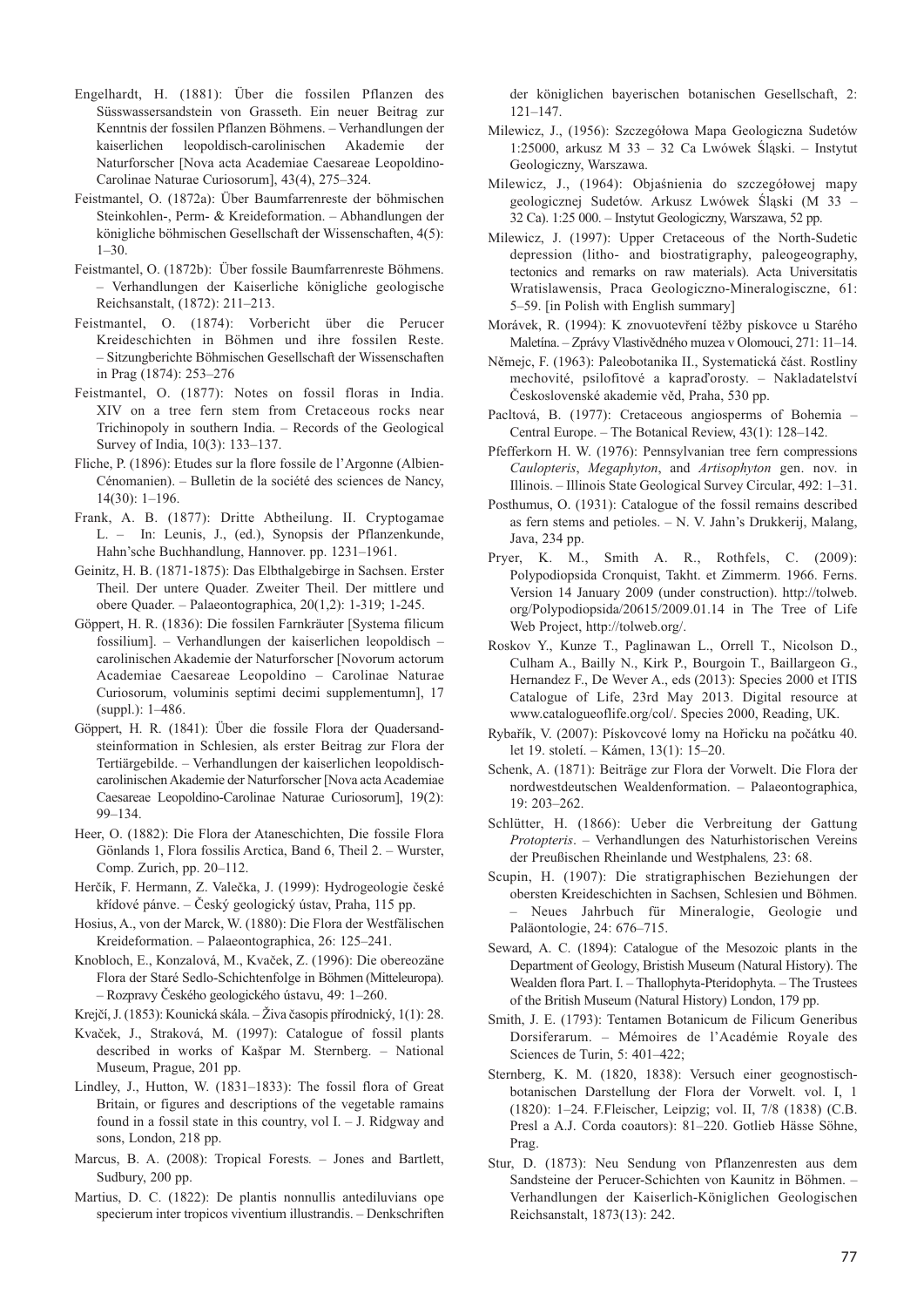- Śliwiński, W., Raczyński, P., Wojewoda, J. (2003): Sedimentation of the epi-Variscan cover in the North-Sudetic Basin. – In: W. Ciężkowski, J. Wojewoda, A. Żelaźniewicz (eds), Sudety zachodnie od wendu do czwartorzędu, Wind, Wrocław, pp. 119–126. [In Polish, English summary]
- Šrámek, J. (2003): Mladějovské a maletínské pískovce na čestném sloupu Nejsvětější trojice v Olomouci. – Zprávy o geologických výzkumech v roce 2003, pp. 158–161.
- [Tryon, R. M., Tryon, A. F. \(1982\): Ferns and allied plants with](http://dx.doi.org/10.1007/978-1-4613-8162-4) special reference to tropical America. – Springer Verlag, New York, Heidelberg, Berlin, 857 pp.
- [Uličný, D., Kvaček, J., Svobodová, M, Špičáková, L.\(1997\): High](http://dx.doi.org/10.1016/S0031-0182(97)00033-3)frequence sea-level fluctuations and plant habitats in Cenomanian fluvial to estuarine successions: Pecínov quarry, Bohemia. – Palaeogeography, Palaeoclimatology, Palaeoecology, 136: 165–197.
- Valečka, J. (1979): Paleogeografie a litofaciální vývoj severozápadní části české křídové pánve. – Sborník geologických věd, Geologie, 33: 47–80.
- Velenovský, J. (1888): Die Farne der Böhmischen Kreideformation. – Abhandlungen der kaiserlich-königlichen böhmischen Gesellschaft der Wissenschaften, 7(2): 1–32.
- Voigt, S., Wagreich, M., Surlyk, F., Walaszczyk, I., Uličný, D., Čech, S., Voigt, T., Wiese, F., Wilmsen, M., Niebuhr, B., Reich, M., Funk, H., Michalík, J., Jagt, J.W.M., Felder, P. J., Schulp, A.S. (2008): Cretaceous. - In: T. McCann (ed.): Geology of Central Europe. Volume 2: Mesozoic and Cenozoic, Geological Society, London, pp. 923–998.
- Whiteside, L. M. (1956): A petrified fern stem, *Protopteris fibrosa* [Stenzel, from the Lower Cretaceous of Kent. – Journal of](http://dx.doi.org/10.1080/00222935608655727) Natural History Series, 98(9): 81–85.
- Zelenka, P., Dušek, K., Dušek, P., Holásek, O., Holub, V., Hradecká, L., Kadlecová, R., Klečák, J., Knobloch, E., Kořán, V., Král, J., Lochmann, Z., Manová, M., Martínek, K., Mašek, J., Minaříková, D., Nekovařík, Č., Šalanský, K., Štěpánek, P. (2000): Vysvětlivky k základní geologické mapě ČR 1 : 25 000 13–134 Český Brod. – Česká geologická služba. Praha, 69 pp.

## **Explanation of the plates**

All scale bars – 20 mm.

## **PLATE 1**

## *Protopteris punctata* **(STERNBERG) C. PRESL in STERNBERG**

All scale bars – 20 mm.

- 1. Holotype showing stem casts with helically arranged leaf scars, Sternberg 1820, pl. 4, fig. 1., Kounice, NMP F1471.
- 2. Stem cast with small leaf scars, Vojice, NMP F2128.
- 3. Large stem cast showing regular pattern of leaf scars, Kounice, NMP F1474.
- 4. Holotype, detail of the leaf scar also showing scar of vascular bundle, Kounice, NMP F1471.
- 5. Detail of leaf scar covered with cortical tissue forming bulging shapes, Kounice, NMP F3692.
- 6. Detail of leaf scar covered with cortical tissue forming bulging shapes, Kounice, NMP F 3692.
- 7. Stem cast with leaf scars rather distantly spaced, Corda 1845, pl. 48, fig. 1, Kounice, NMP F1492.
- 8. Stem cast showing two types of cortical tissue; lower type shows rather elongate diamond shaped scars, upper

running cortex is covered by standard pattern of leaf scars. Kounice, NMP F3702.

9. Stem cast showing remains of aerial roots overgrowing leaf scars. Kounice, NMP F3677.

## **PLATE 2**

### *Protopteris punctata* **(STERNBERG) C. PRESL in STERNBERG** All scale bars – 20 mm.

1. Stem cast showing remains of aerial roots overgrowing leaf scars. Lwówek Śląski, MGUWr 7398.p.

## *Protopteris singeri* **(GÖPPERT) C. PRESL in STERNBERG** All scale bars – 20 mm.

- 2. Holotype showing distantly spaced leaf scars, Żeliszów (Giersdorf), MGUWr 2885a.p.
- 3. Stem cast showing distantly spaced leaf scars, Żeliszów (Giersdorf), MGUWr 2885b.p.
- 4. Detail of leaf scar showing horseshoe shape, Żeliszów (Giersdorf), MGUWr 2885b.p.
- 5. Detail of holotype showing horseshoe shape, Żeliszów (Giersdorf), MGUWr 2885a.p.

# **PLATE 3**

## *Protopteris maletinensis* **GREGUŠ et J. KVAČEK sp. nov.**

All scale bars – 20 mm.

- 1. Holotype showing helically arranged leaf cushions bearing leaf scars, Starý Maletín, NHMW 1878B/0006/7141.
- 2. Detail of holotype showing leaf scar with horseshoe shape indicated by arrow, Starý Maletín, NHMW 1878B/0006/7141.
- 3. Detail of holotype showing leaf scar, Starý Maletín, NHMW 1878B/0006/7141.
- 4. Stem cast showing helically arranged leaf cushions, Starý Maletín, UGV S17/2.

## *Protopteris witteana* **SCHENK**

5–6.Illustrations from the publication by Schenk 1871, pl. 30, figs 6, 6a.

## **PLATE 4**

## *Oncopteris nettwallii* **DORMITZER in KREJČÍ**

All scale bars – 20 mm.

- 1. Holotype showing leaf cushions and scars in rows, Dormitzer in Krejčí, pl. 2, Kounice, NMP F1514.
- 2. Holotype of *Alsophilina kauniciana* Dormitzer in Krejčí, p. 28, pl. 1, Kounice, NMP F1515.
- 3. Stem cast showing rows of leaf cushions with clearly defined gaps, Kounice, NMP F1479.
- 4. Detail of holotype leaf scars showing leaf scar with bipartite scar of vascular bundle, Kounice, NMP F1514.
- 5. Detail of leaf cushions and leaf scars of the specimen NMP F1515, Kounice.
- 6. Detail of leaf cushions and leaf scars of an unnumbered specimen (CUFS), Vojice.
- 7. Stem cast showing leaf cushions and scars in rows. Vojice, unnumbered specimen (CUFS).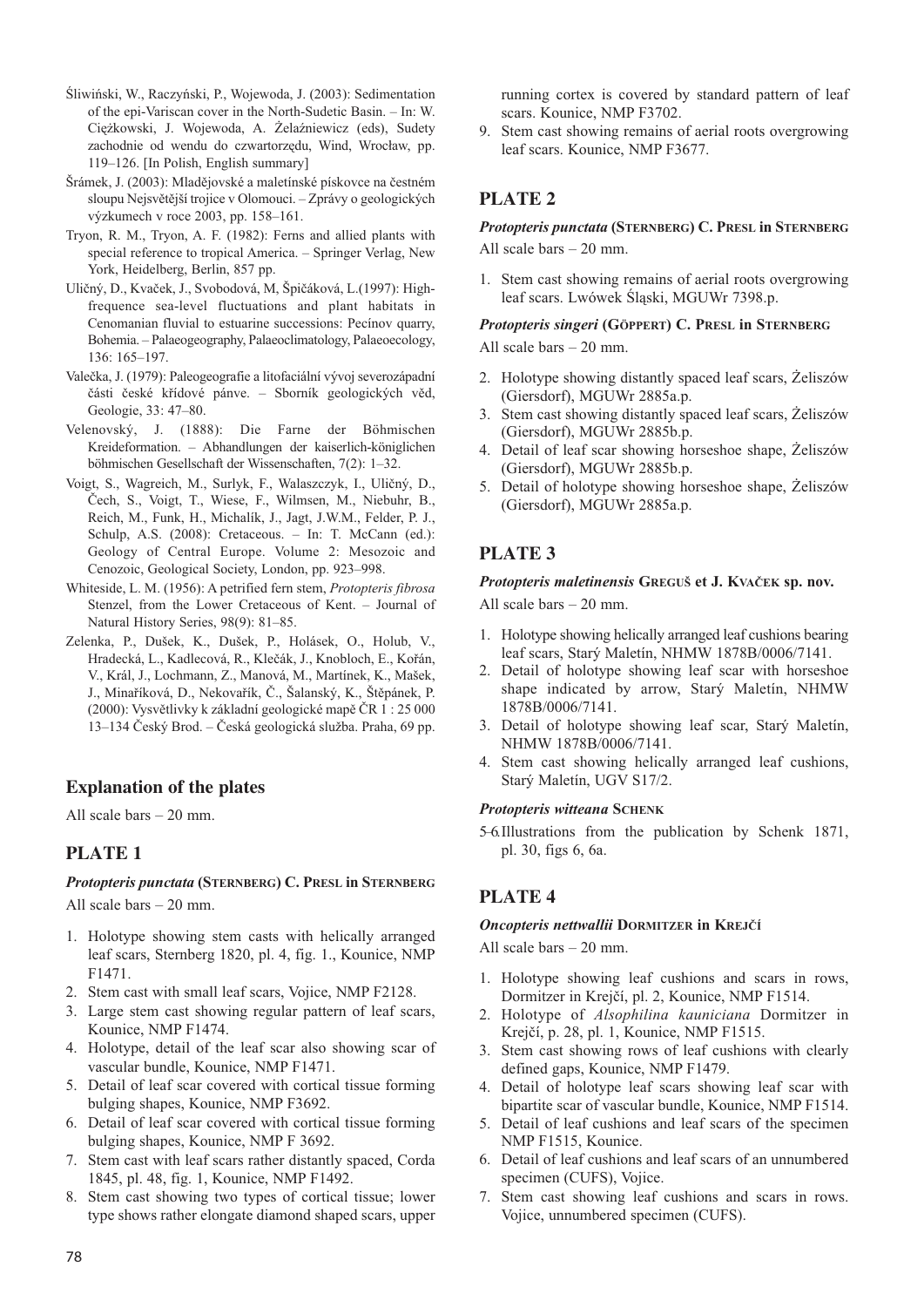# **PLATE 1**

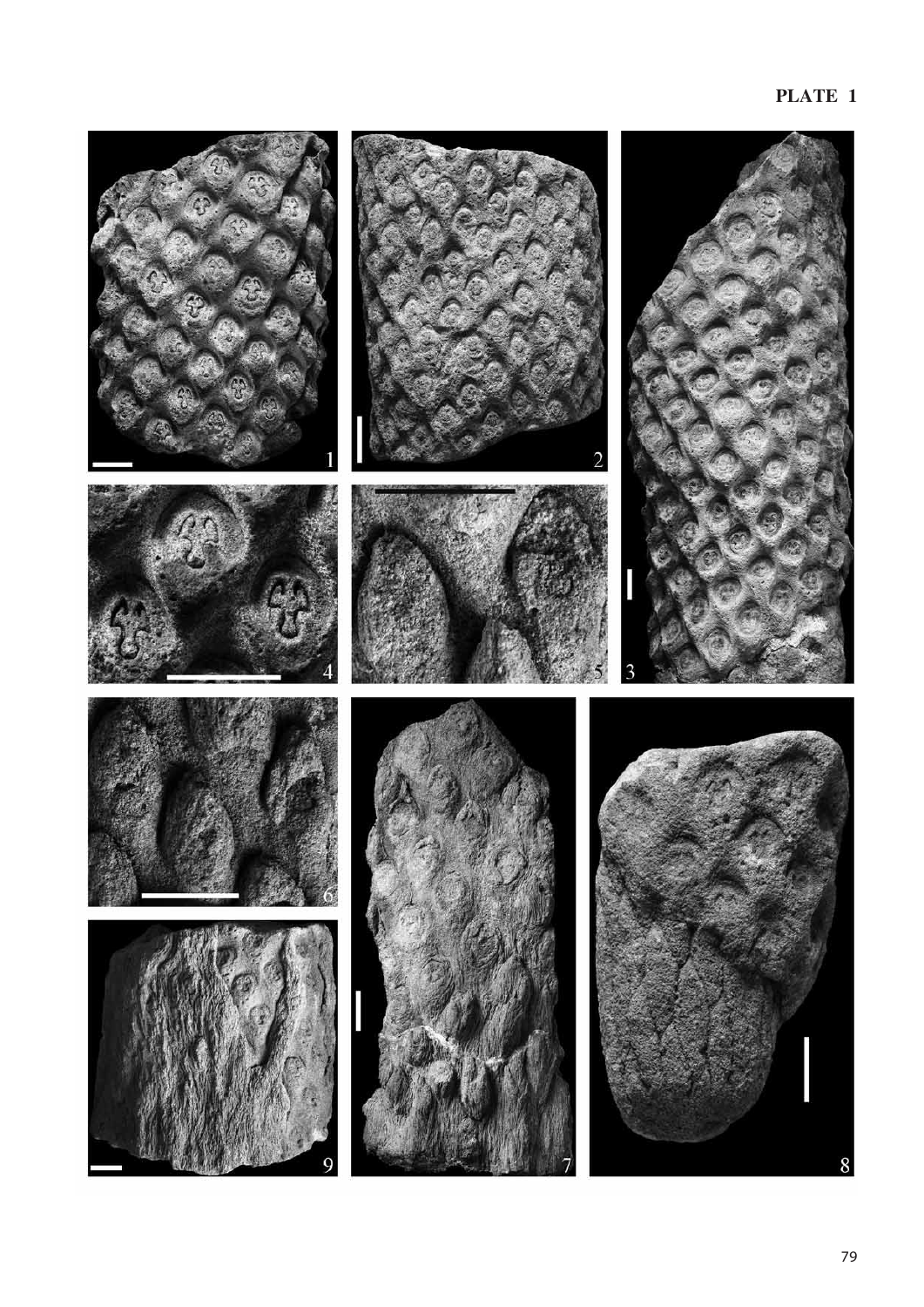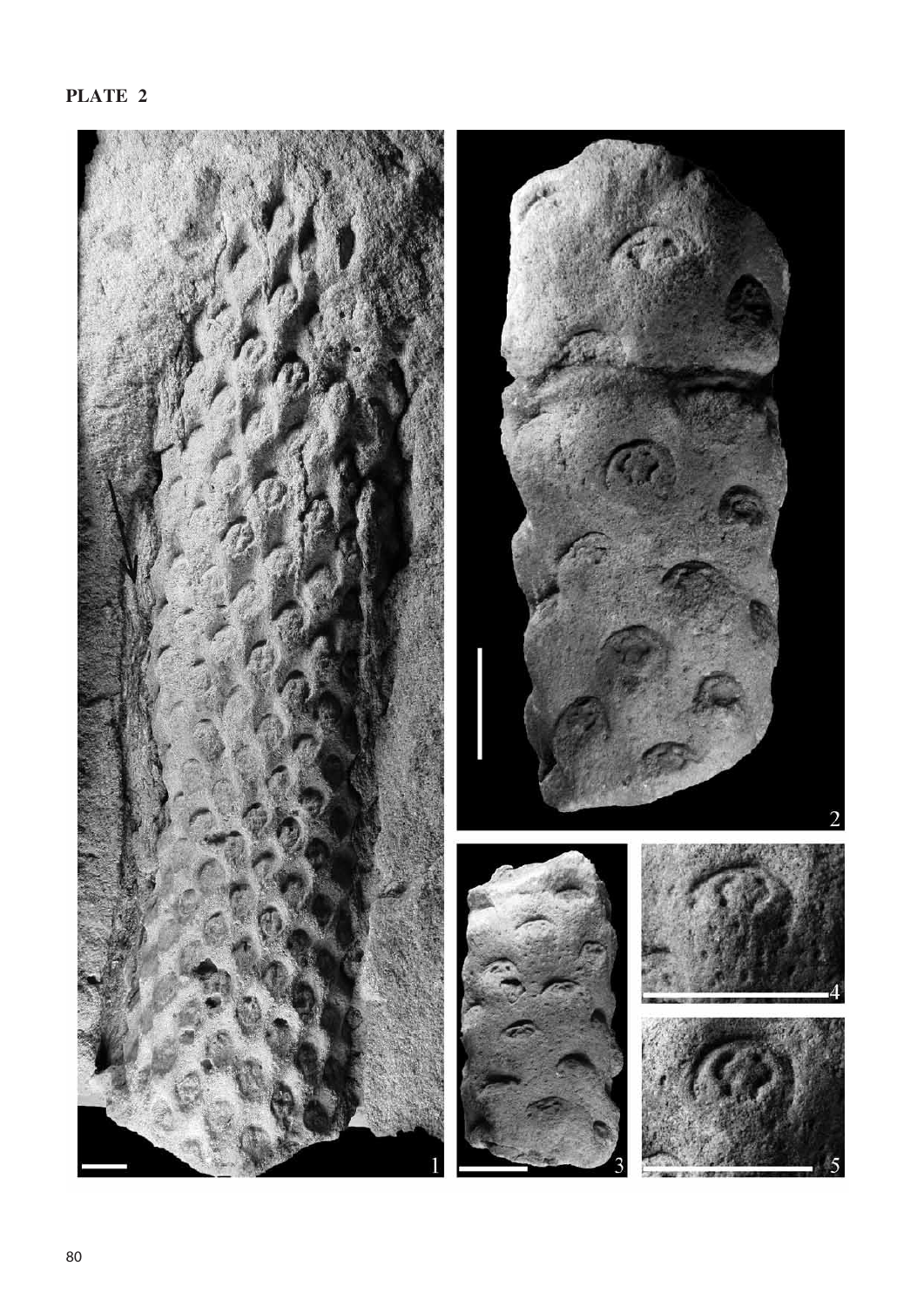## **PLATE 3**